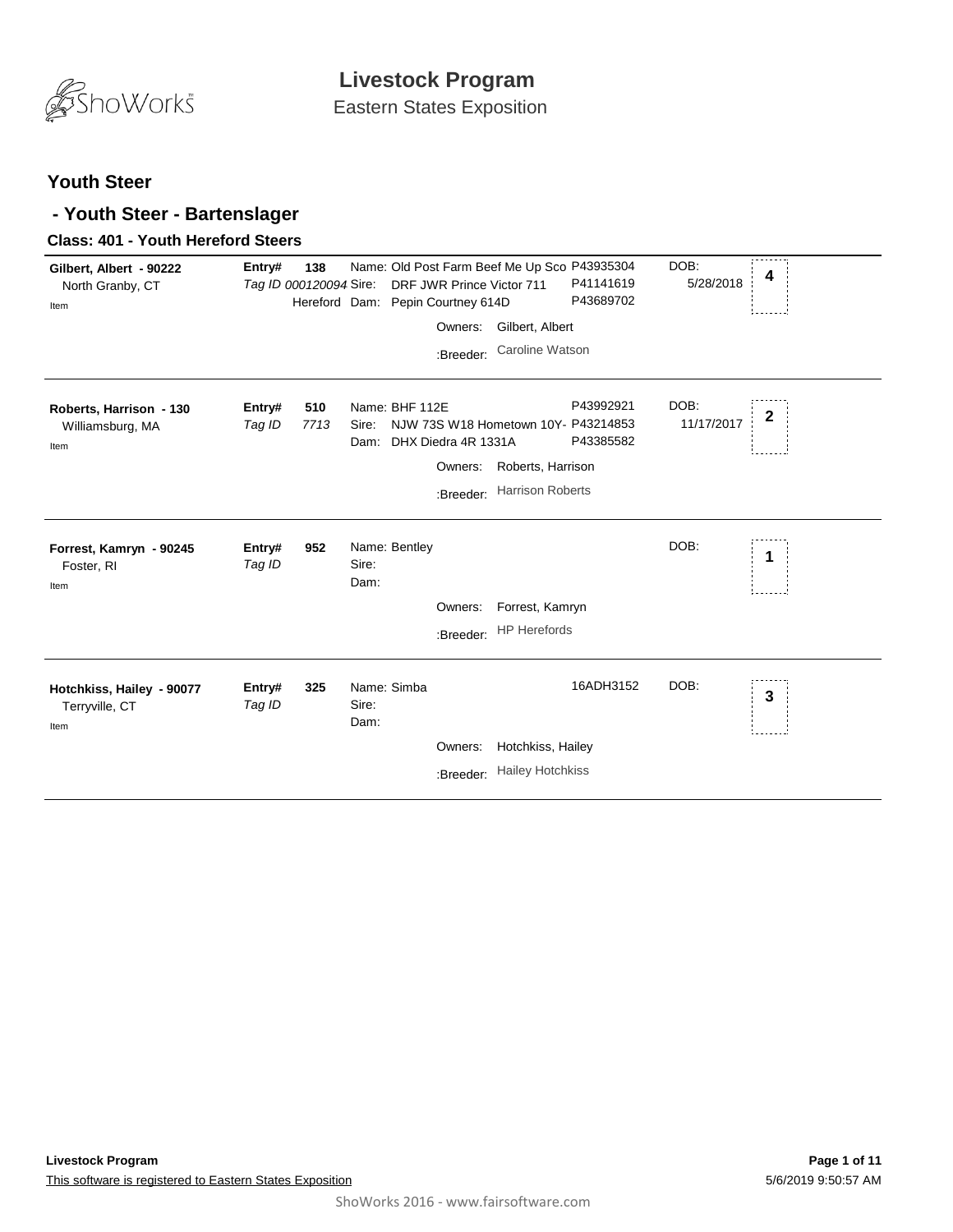

Eastern States Exposition

#### **Class: 404 - Youth Highland - Horned & Not**

| Washburn, Alexis - 90136<br>Elmira, NY<br>Item | Name: Spring Flight Miles<br>101<br>Entry#<br>Tag ID 003205377 Sire: Flatheads Lal<br>Dam: Angus | 51641                                 | DOB: | $\pm$ 4 $\pm$ |
|------------------------------------------------|--------------------------------------------------------------------------------------------------|---------------------------------------|------|---------------|
|                                                |                                                                                                  | Owners: Washburn, Alexis              |      |               |
|                                                |                                                                                                  | :Breeder: John & Jacquelyn Chotkowski |      |               |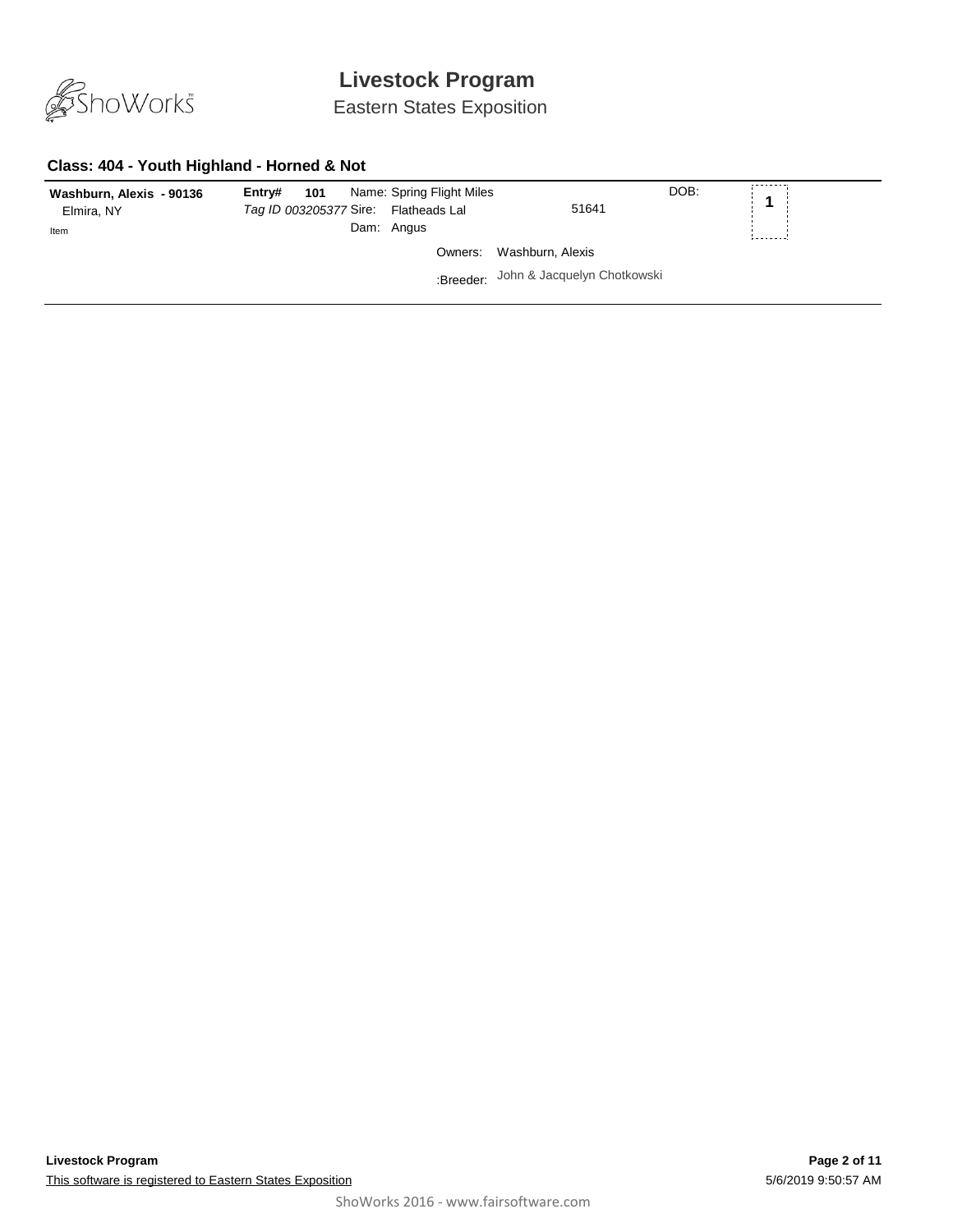

Eastern States Exposition

| Weigel, Owen - 90281<br>Rochester, MA<br>Item  | Entry#<br>27<br>Tag ID 003206610 Sire:                          | Name: Olde Post Allhallotide<br>Dam:<br>Owners:<br>:Breeder:                            | 43931B<br>Weigel, Owen                                                        | DOB:<br>4<br>11/1/2018 |
|------------------------------------------------|-----------------------------------------------------------------|-----------------------------------------------------------------------------------------|-------------------------------------------------------------------------------|------------------------|
| Oatley, Olivia - 2148<br>Wolfeboro, NH<br>Item | 705<br>Entry#<br>Tag ID 003207121 Sire:<br>Belted Galloway Dam: | Name: Lil Bill<br>Owners:<br>:Breeder:                                                  | Oatley, Olivia                                                                | DOB:<br>1<br>8/31/2018 |
| Lynch, Haley - 90315<br>Southwick, MA<br>Item  | 526<br>Entry#<br>757<br>Tag ID<br>Simmental                     | Name: Taco<br>WS All In W111<br>Sire:<br>Dam: Master Love<br>Owners:<br>:Breeder:       | 3468324<br>2499595<br>3273358<br>Lynch, Haley<br><b>Duke Farms Foundation</b> | DOB:<br>$\mathbf 2$    |
| Lynch, Riley - 90264<br>Southwick, MA<br>Item  | Entry#<br>442<br>Tag ID<br>451<br>Simmental                     | Name: PBA Titan<br>Sire:<br>4 Star Earthquake<br>Dam: PBA Tulip<br>Owners:<br>:Breeder: | 3558538<br>2709691<br>Lynch, Riley<br><b>Riley Lynch</b>                      | DOB:<br>3              |

#### **Class: 405 - Youth Steers**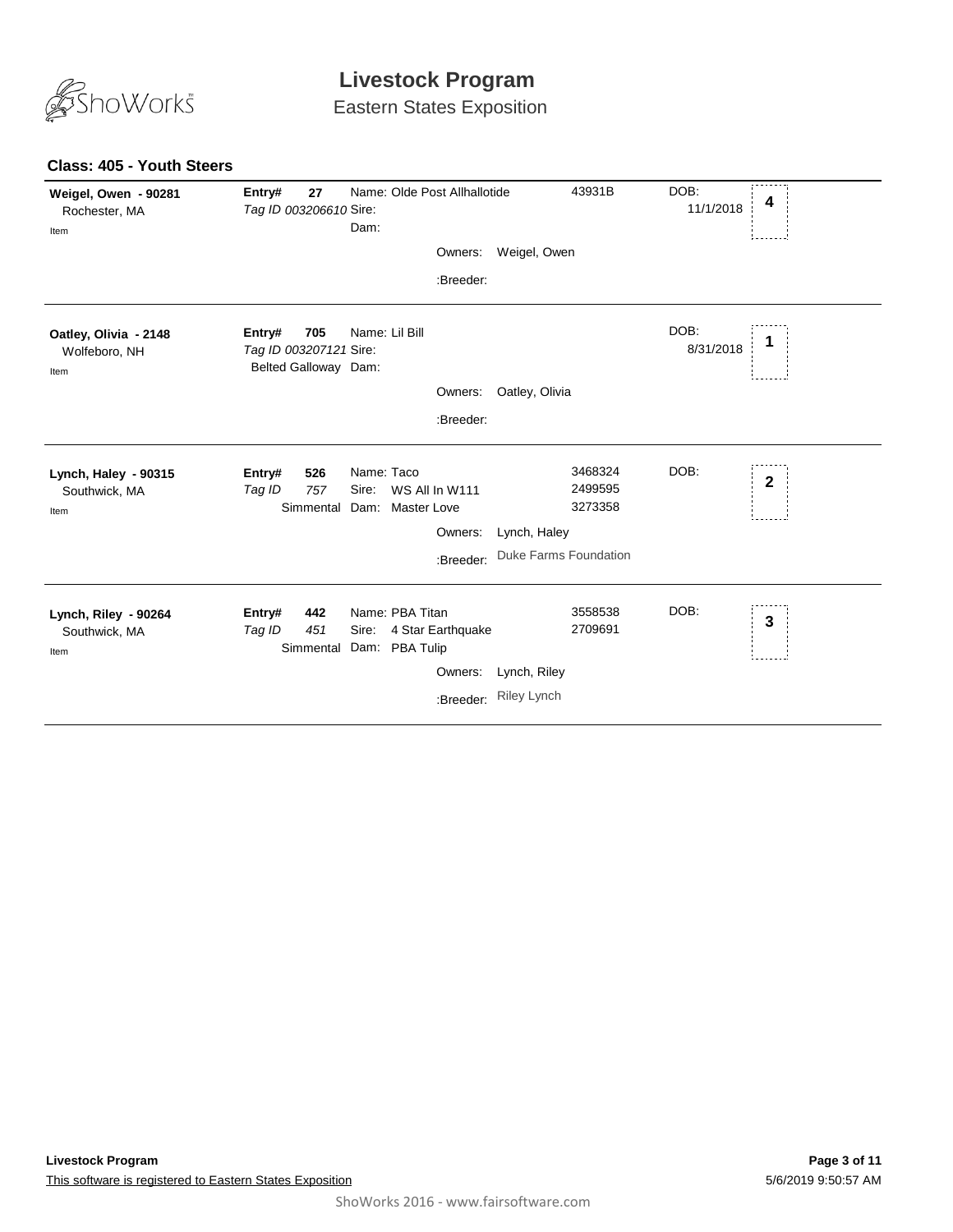

Eastern States Exposition

#### **Class: 406 - Youth Steers**

| [Team/Company], University of Entry#<br>Amherst, MA<br>Item | Tag ID                                   | 416<br>117        | Sire:         | Name: UMass Fireball<br>Otokahe Blake<br>Dam: UMass Luna | Owners:<br>:Breeder: | 44057D<br>37766D<br>39885B<br>University of Massachusetts<br>University of Massachusetts | DOB:<br>6/16/2018 | 5 |
|-------------------------------------------------------------|------------------------------------------|-------------------|---------------|----------------------------------------------------------|----------------------|------------------------------------------------------------------------------------------|-------------------|---|
| Shoemaker, Hailey - 132<br>Edinburg, VA<br>Item             | Entry#<br>Tag ID 003014314 Sire:         | 222<br>Cross Dam: |               | Name: ReRun                                              | Owners:<br>:Breeder: | Shoemaker, Hailey                                                                        | DOB:<br>4/1/2018  | 1 |
| Kishbaugh, Kody - 333<br>Dover Plains, NY<br>Item           | Entry#<br>Tag ID 000423386 Sire:         | 734<br>Cross Dam: |               | Name: Hooey                                              | Owners:<br>:Breeder: | Kishbaugh, Kody                                                                          | DOB:<br>3/20/2018 | 2 |
| Crateau, Nicole - 90272<br>Hathorne, MA<br>Item             | Entry#<br>Tag ID                         | 877<br>180        | Sire:<br>Dam: | Name: Bandit                                             | Owners:<br>:Breeder: | Crateau, Nicole                                                                          | DOB:<br>3/20/2018 | 6 |
| Peckham, Ashley - 269<br>Goshen, NH<br>Item                 | Entry#<br>Tag ID 003002029 Sire:         | 117               |               | Name: Bentley<br>GOET I-80<br>Chi Dam: MS Charlene       | Owners:<br>:Breeder: | P394090<br>S358048<br>P373138<br>Peckham, Ashley<br>Ashley Peckham                       | DOB:              | 3 |
| Wade, Briley - 90224<br>Sutton, MA<br>Item                  | Entry#<br>Tag ID<br>Belted Galloway Dam: | 271<br>312        | Sire:         | Name: Sheldon                                            | Owners:<br>:Breeder: | Wade, Briley                                                                             | DOB:              | 4 |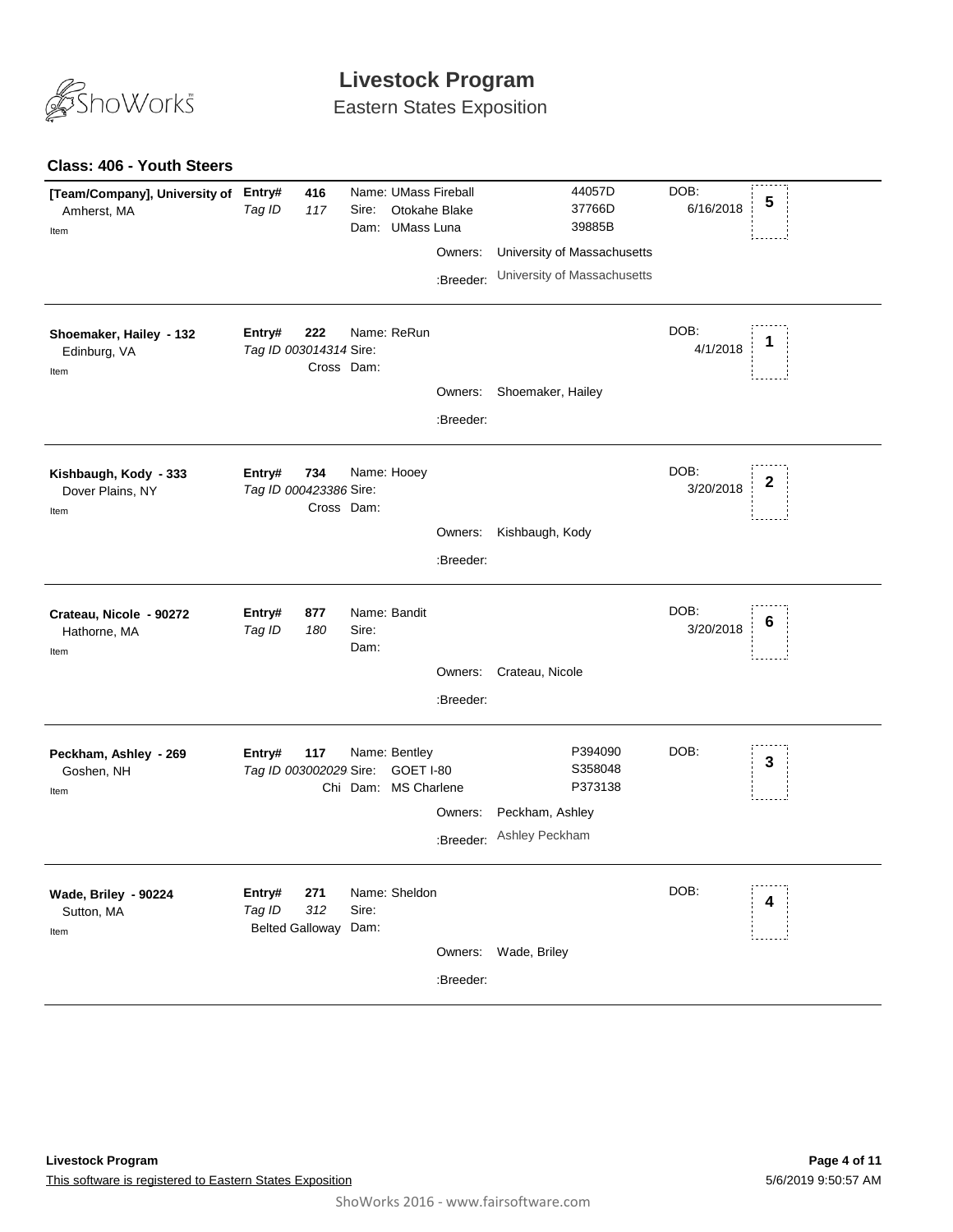

Eastern States Exposition

#### **Class: 407 - Youth Steers**

| Chernicki, Caitlyn - 270<br>Hanson, MA<br>Item              | Entry#<br>Tag ID 003008635 Sire:  | 166                       |                       |                 | Name: LKF F74 Rodeo<br>TNGL Grand Fortune Z467<br>Simmental Dam: LKF Black Beauty B4            |                                             | 3410700<br>2654876<br>2866253                              | DOB:<br>5/5/2018  | 5               |
|-------------------------------------------------------------|-----------------------------------|---------------------------|-----------------------|-----------------|-------------------------------------------------------------------------------------------------|---------------------------------------------|------------------------------------------------------------|-------------------|-----------------|
|                                                             |                                   |                           |                       |                 | Owners:<br>:Breeder:                                                                            | Chernicki, Caitlyn<br>Jala Murphy           |                                                            |                   |                 |
| Oatley, Olivia - 2148<br>Wolfeboro, NH<br>Item              | Entry#<br>Tag ID 003204377 Sire:  | 699<br>Cross Dam:         | Name: Ike             |                 | Owners:<br>:Breeder:                                                                            | Oatley, Olivia                              |                                                            | DOB:<br>4/16/2018 | 1               |
| Forrest, Kamryn - 90245<br>Foster, RI<br>Item               | Entry#<br>Tag ID                  | 953<br>Cross Dam:         | Name: Karimi<br>Sire: |                 | Owners:<br>:Breeder:                                                                            | Forrest, Kamryn<br>CJ Furlog                |                                                            | DOB:              | $\mathbf{2}$    |
| Perkins, Marissa - 116<br>NORTH STONINGTON, CT<br>Item      | Entry#<br>Tag ID                  | 577<br>7850<br>Cross Dam: | Sire:                 | Name: Mookie    | Owners:<br>:Breeder:                                                                            | Perkins, Marissa                            |                                                            | DOB:              | 3               |
| Courville, Aliyssa - 90287<br>Sutton, MA<br>Item            | Entry#<br>Tag ID 032043770. Sire: | 109<br>Simmental Dam:     |                       | Name: Princeton | Owners:<br>:Breeder:                                                                            | Courville, Aliyssa<br><b>HillCrest Farm</b> |                                                            | DOB:              | 4               |
| [Team/Company], University of Entry#<br>Amherst, MA<br>Item | Tag ID                            | 426<br>118                | Sire:                 |                 | Name: UMass Eugene<br><b>Driftwood Precision</b><br>Dam: Otokahe Willow<br>Owners:<br>:Breeder: |                                             | University of Massachusetts<br>University of Massachusetts | DOB:              | $6\phantom{1}6$ |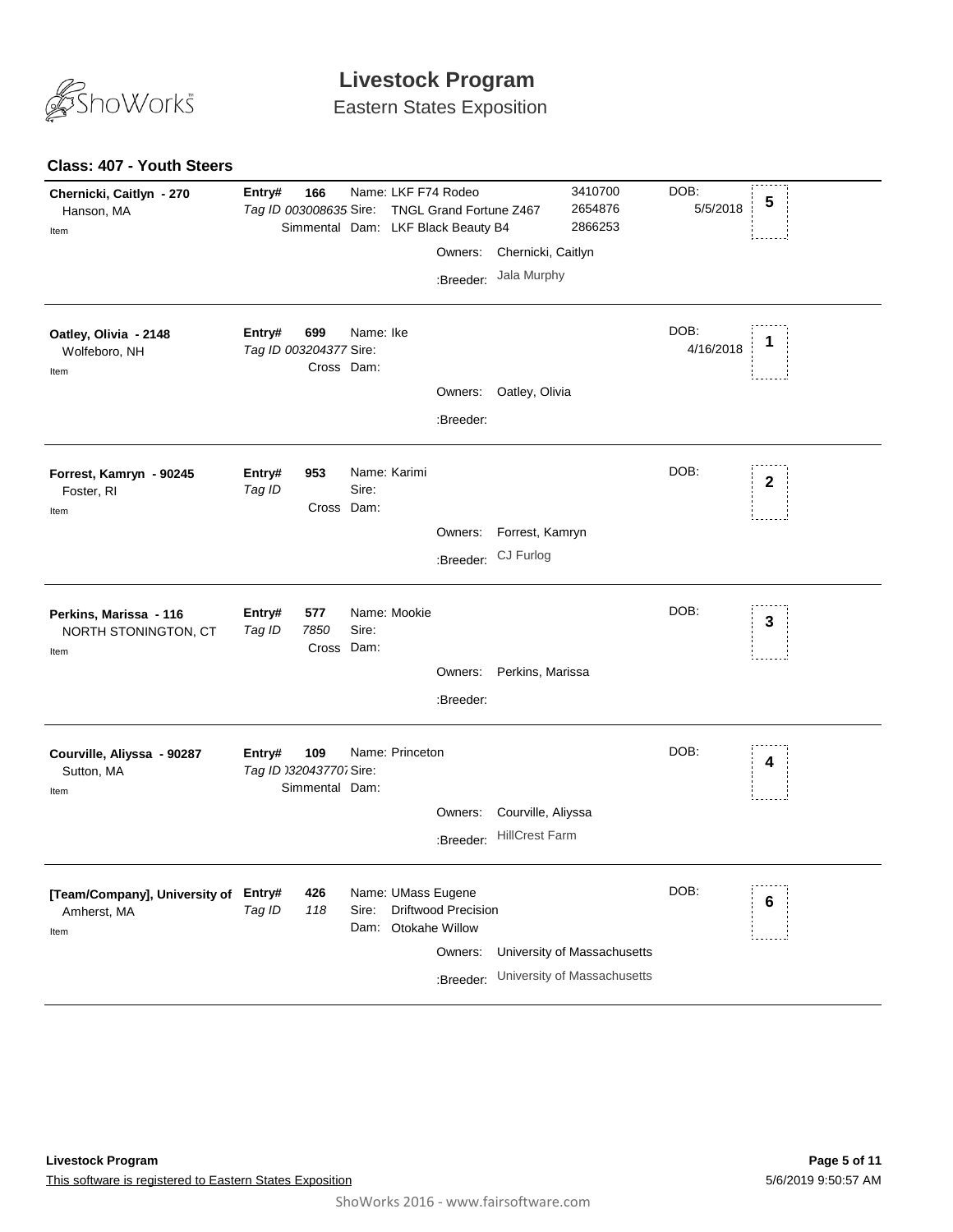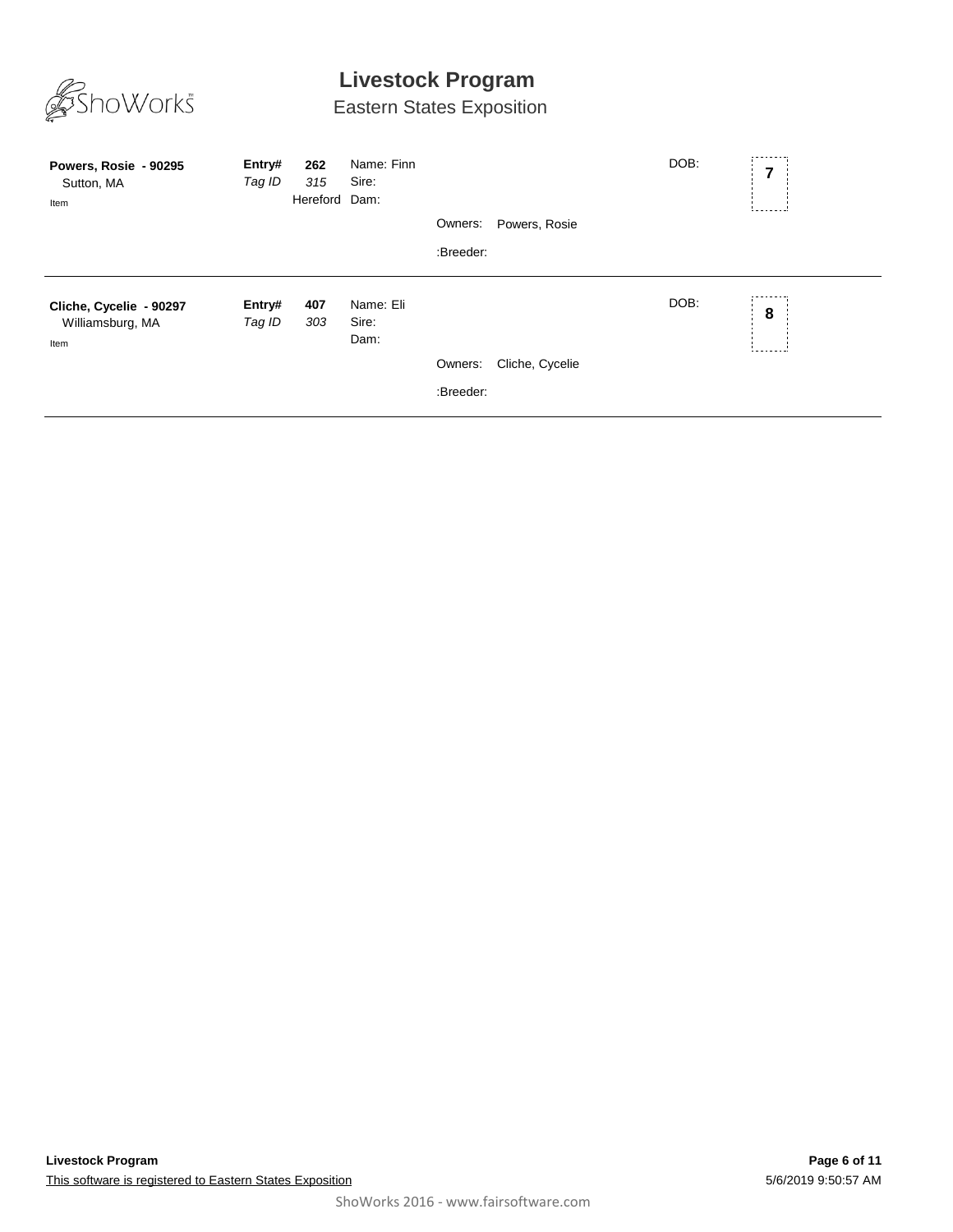

Eastern States Exposition

#### **Class: 408 - Youth Steers**

| Pride, Lauren - 90283<br>Limington, ME<br>Item         | Entry#<br>Tag ID | 82                           | Sire: | Name: Rowan<br>$I-67$<br>Maine Cross Dam: TNG Gracie<br>Owners:<br>:Breeder:                              | Pride, Lauren<br>Lauren Pride              | 360889<br>XF16165                                   | DOB:<br>6/20/2018 | 1            |
|--------------------------------------------------------|------------------|------------------------------|-------|-----------------------------------------------------------------------------------------------------------|--------------------------------------------|-----------------------------------------------------|-------------------|--------------|
| Constantine, Bill - 339<br>Spencer, MA<br>Item         | Entry#<br>Tag ID | 474<br>309<br>Simmental Dam: | Sire: | Name: Hartfeld Sir Loin<br>Owners:<br>:Breeder:                                                           | Constantine, Bill                          |                                                     | DOB:<br>5/9/2018  |              |
| Caron, Ashton - 90327<br>Corinna, ME<br>Item           | Entry#<br>Tag ID | 773                          | Sire: | Name: PCSC Toe the Mark 11F<br>Jass On the Mark 69D<br>Dam: PCSC Triple Crown 13B<br>Owners:<br>:Breeder: | Caron, Ashton<br>Pine Creek Show Cattle    | 3464081<br>3210989<br>2960486                       | DOB:<br>3/7/2018  | 5            |
| Howland, Tracer - 90323<br>Oneonta, NY<br>Item         | Entry#<br>Tag ID | 542<br>E33<br>Cross Dam:     | Sire: | Name: Pancake - Shortstack<br>Two Tone<br>Owners:<br>:Breeder:                                            | Howland, Tracer                            | 8400031369254 DOB:<br>Double S Farm-Arlene Schubert |                   | $\mathbf{2}$ |
| Pinkham, Cassidy - 90313<br>Metcalfe, ON<br>Item       | Entry#<br>Tag ID | 612<br>8107                  | Sire: | Name: Springsteen<br>No Worries<br>Cross Dam: TCCO 635D<br>Owners:<br>:Breeder:                           | Pinkham, Cassidy                           |                                                     | DOB:              | 3            |
| Perkins, Madison - 121<br>North Stonington, CT<br>Item | Entry#<br>Tag ID | 305<br>265                   | Sire: | Name: RHF Forest Gump<br>Grizzly<br>Dam: VEO Sentry<br>Owners:<br>:Breeder:                               | Perkins, Madison<br><b>Madison Perkins</b> | 2468117<br>S383676                                  | DOB:              | 4            |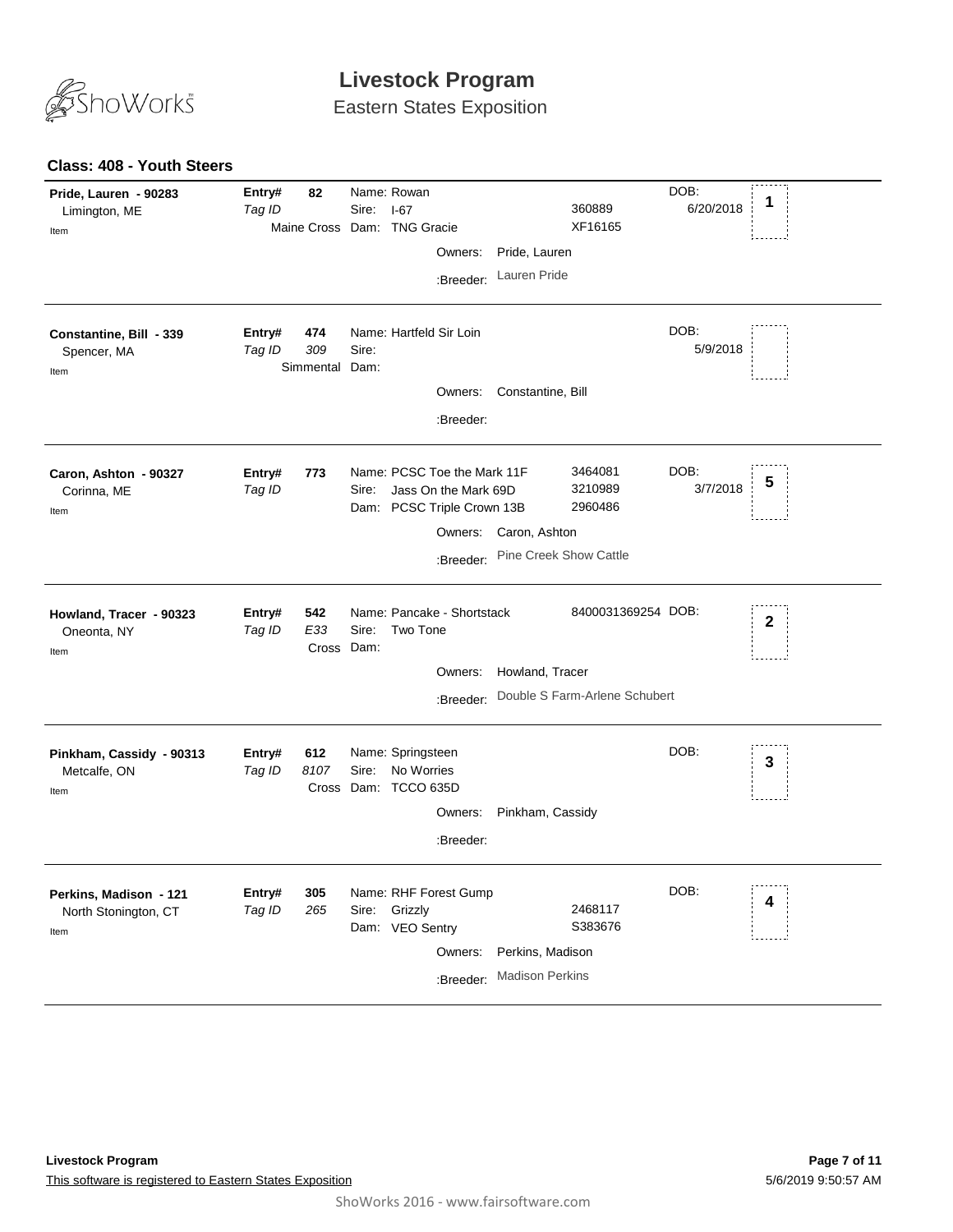

Eastern States Exposition

| <b>Class: 409 - Youth Steers</b>                   |                                         |                                                |                       |                               |                   |                  |
|----------------------------------------------------|-----------------------------------------|------------------------------------------------|-----------------------|-------------------------------|-------------------|------------------|
| Oatley, Olivia - 2148<br>Wolfeboro, NH<br>Item     | Entry#<br>702<br>Tag ID 003204377 Sire: | Name: Ruzek<br>Cross Dam:                      |                       |                               | DOB:<br>3/8/2018  | 1                |
|                                                    |                                         |                                                | Owners:               | Oatley, Olivia                |                   |                  |
|                                                    |                                         |                                                | :Breeder:             |                               |                   |                  |
| Prentice, Ben - 90333<br>Pine Plains, NY<br>Item   | Entry#<br>834<br>Tag ID 200042386 Sire: | Name: Smokey<br>Cross Dam:                     |                       |                               | DOB:<br>3/2/2018  | $\boldsymbol{2}$ |
|                                                    |                                         |                                                | Owners:               | Prentice, Ben                 |                   |                  |
|                                                    |                                         |                                                | :Breeder:             |                               |                   |                  |
| Dias, Lily - 136<br>Norton, MA<br>Item             | Entry#<br>8<br>Tag ID 003146346 Sire:   | Name: ERV Shell Shocked 827F<br>Dam: B417      | SSC Shell Shocked 44B | 3433416<br>2880060<br>3433415 | DOB:<br>2/23/2018 | 5                |
|                                                    |                                         |                                                | Owners:               | Dias, Lily                    |                   |                  |
|                                                    |                                         |                                                | :Breeder:             | Ethan Virgili                 |                   |                  |
| Machado, Catherine - 90271<br>Hathorne, MA<br>Item | Entry#<br>873<br>Tag ID<br>172          | Name: Karl<br>Sire:<br>Dam:                    |                       |                               | DOB:<br>6/29/2017 | 7                |
|                                                    |                                         |                                                | Owners:               | Forte, Brianna                |                   |                  |
|                                                    |                                         |                                                | :Breeder:             |                               |                   |                  |
| Briggs, Olivia - 90216<br>Sullivan, NH<br>Item     | Entry#<br>213<br>Tag ID 003207118 Sire: | Name: Lastshot<br>Cross Dam:                   |                       |                               | DOB:              | 3                |
|                                                    |                                         |                                                | Owners:               | Briggs, Olivia                |                   |                  |
|                                                    |                                         |                                                | :Breeder:             | Francis Isabelle              |                   |                  |
| Hicks, kristopher - 90235<br>rhinebeck, ny<br>Item | Entry#<br>602<br>Tag ID<br>01BA         | Name: Harold<br>Sire: Fu Man Chu<br>Cross Dam: |                       |                               | DOB:              | 4                |
|                                                    |                                         |                                                | Owners:               | Hicks, Kristopher             |                   |                  |
|                                                    |                                         |                                                | :Breeder:             |                               |                   |                  |
|                                                    |                                         |                                                |                       |                               |                   |                  |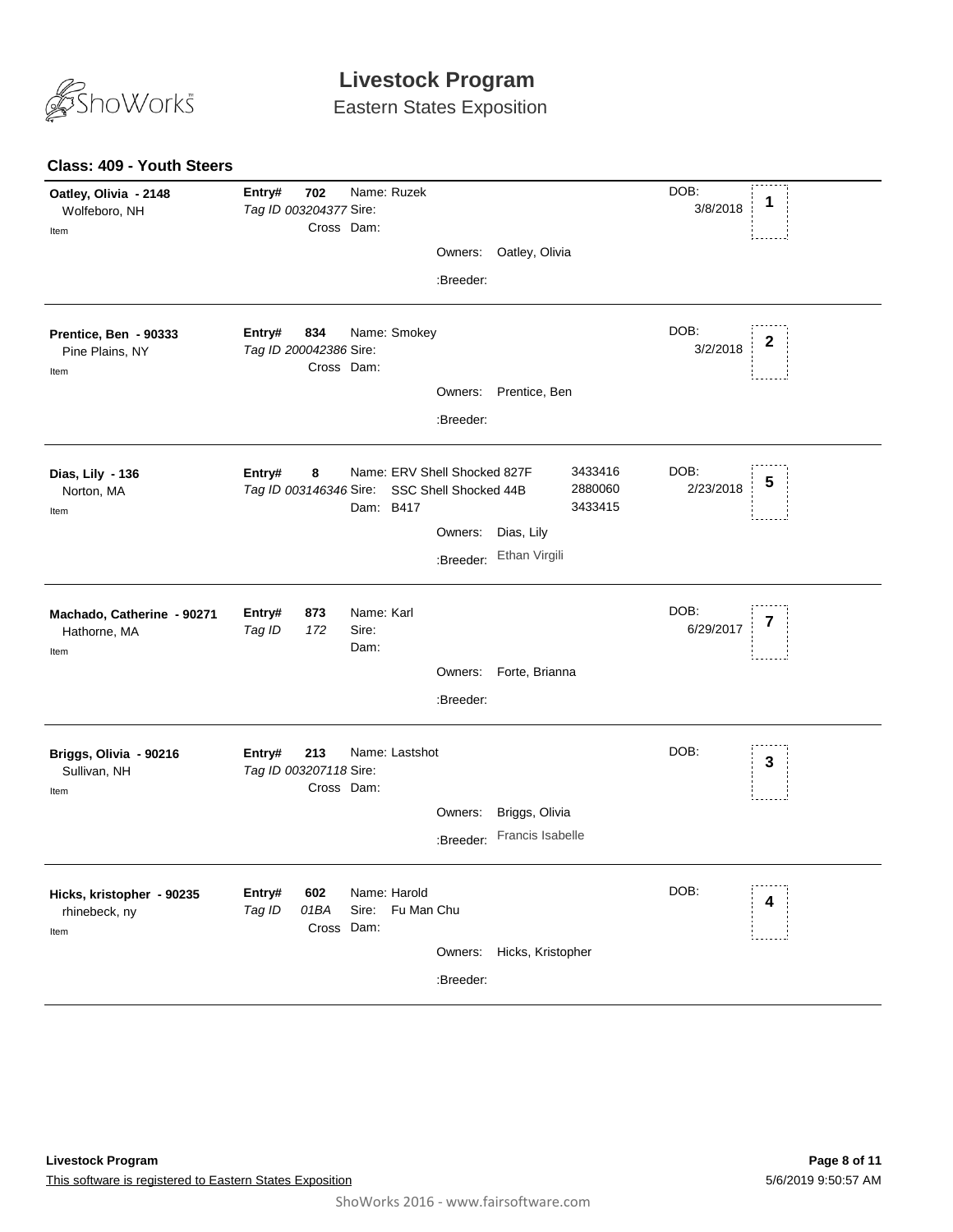

Eastern States Exposition

| Peckham, Emily - 334<br>Goshen, NH | Entrv# | 114 | Name: Dozer<br>Tag ID 003002029 Sire: Commercial | DOB:<br>P394091         | 6 <sup>1</sup> |
|------------------------------------|--------|-----|--------------------------------------------------|-------------------------|----------------|
| Item                               |        |     | Chi Dam: Kristy 95C                              | P378681                 |                |
|                                    |        |     |                                                  | Owners: Peckham, Emily  |                |
|                                    |        |     |                                                  | :Breeder: Emily Peckham |                |
|                                    |        |     |                                                  |                         |                |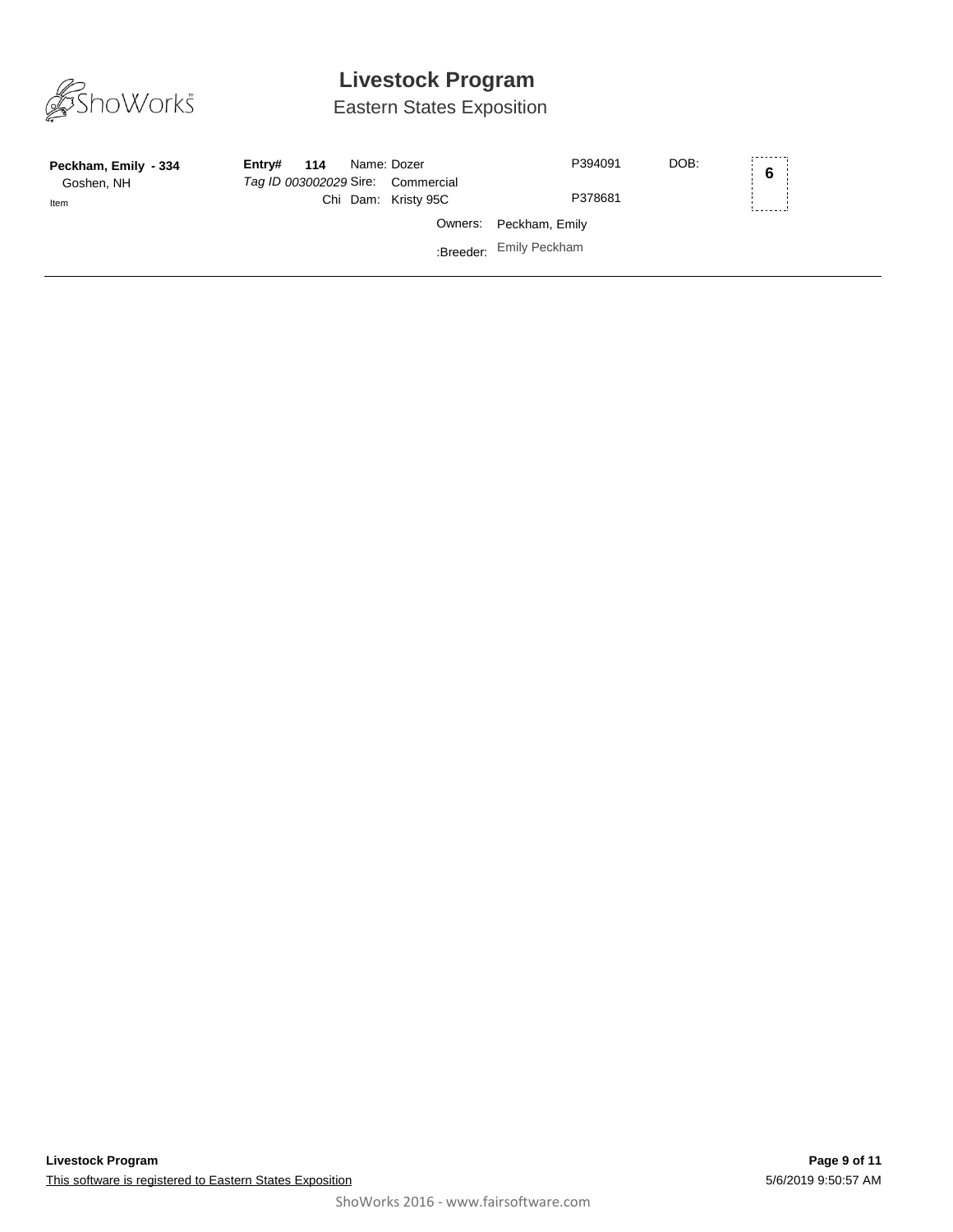

Eastern States Exposition

#### **Class: 410 - Youth Steers**

| Durst, Braden - 90279<br>Brooklyn, CT<br>Item            | Entry#<br>Tag ID                 | 763<br>395<br>Cross Dam: | Name: Pistol Pete<br>Sire:   |           |                    | DOB:<br>3/20/2018 | $\boldsymbol{2}$ |
|----------------------------------------------------------|----------------------------------|--------------------------|------------------------------|-----------|--------------------|-------------------|------------------|
|                                                          |                                  |                          |                              | Owners:   | Durst, Braden      |                   | Res Champ Steer  |
|                                                          |                                  |                          |                              | :Breeder: |                    |                   |                  |
| Berkheimer, Karli M - 90124<br>Mechanicsburg, PA<br>Item | Entry#<br>Tag ID                 | 784<br>Cross Dam:        | Name: Spooky<br>Sire:        |           |                    | DOB:<br>3/1/2018  |                  |
|                                                          |                                  |                          |                              | Owners:   | Berkheimer, Karli  |                   | Champ Steer      |
|                                                          |                                  |                          |                              | :Breeder: |                    |                   |                  |
| Stockdale, Rylee - 90184<br>Dayton, PA<br>Item           | Entry#<br>Tag ID                 | 689<br>131<br>Cross Dam: | Name: Super Puncher<br>Sire: | Owners:   | Stockdale, Rylee   | DOB:              | 3                |
|                                                          |                                  |                          |                              | :Breeder: |                    |                   |                  |
| Keck, Ashley - 90220<br>poughkeepsie, ny<br>Item         | Entry#<br>Tag ID 003204629 Sire: | 530<br>Angus Dam:        | Name: Cummins<br>Flat Top    |           | AAA18094501        | DOB:              | 4                |
|                                                          |                                  |                          |                              | Owners:   | Keck, Ashley       |                   |                  |
|                                                          |                                  |                          |                              | :Breeder: | <b>Rally Farms</b> |                   |                  |